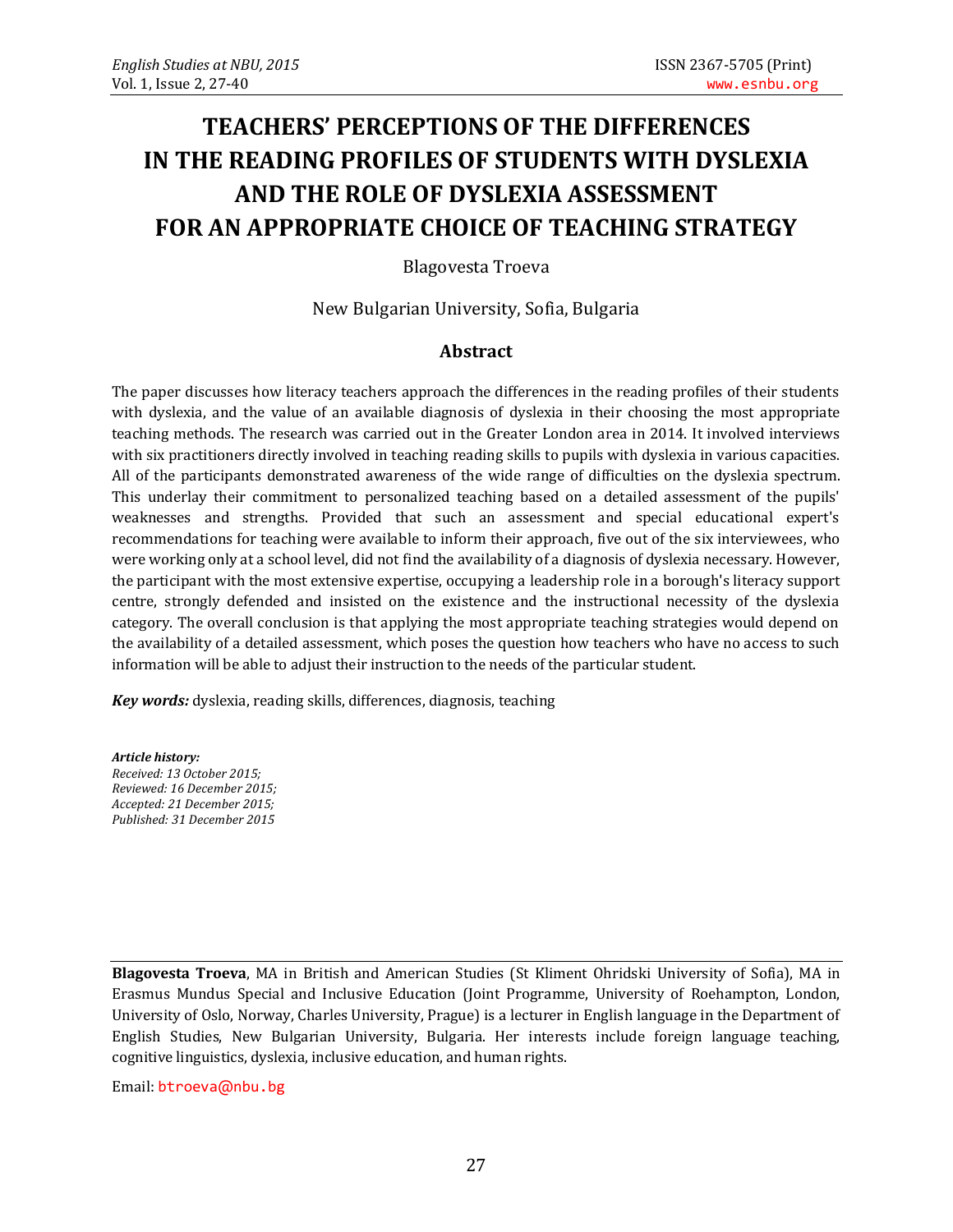Teaching children with dyslexia presents a number of difficulties, largely conditioned by the fact that dyslexia occurs along a continuum (Rose, 2009). Research has tried to explain the differences within the spectrum of dyslexia through the impact of certain biological, cognitive, environmental or personal factors (Frith, 1995). Besides, as Castles (2006: 49) points out, 'a complex process such as reading will be likely to fail in an equally complex range of ways'. Moreover, dyslexia is often co-morbid, occurring in combination with other developmental disorders such as dyspraxia or ADHD (Snowling, 2006). Besides having diverse causes, symptoms and manifestations, it is only one of the possible reading difficulties poor readers might have. For example, children may experience reading comprehension difficulties, which are related to higher-order language processes involving, among others, semantics and grammar (Snowling & Hulme, 2012). Therefore, a question bearing critical importance to practitioners is *how teachers should approach the differences within the dyslexia spectrum when teaching reading.*

Furthermore, recent studies on reading difficulties both in England and the USA, which inform approaches to dyslexia-friendly teaching, do not necessarily single out pupils with dyslexia and may involve other poor readers (Kelly & Philips, 2013). Also, some principles of successful interventions like focused phonics have been found to be beneficial not only for children with dyslexia, but for all beginner readers (Rose, 2009). As already pointed out, being on a continuum, dyslexia is not a 'have' or 'do-not-have' phenomenon. The absence of clear-cut boundaries is used by some authors like Elliott et al. (2008:476) drawing on Popper (1969) and Stanovich (1994) to suggest that dyslexia cannot be defined unambiguously and, as in their opinion it relies on a great number of unverified assumptions, it might be abandoned as a category of disability altogether. This is a very relevant point considering teachers' responsibility to address a variety of needs within the spectrum but also to cater for an equally complex range of reading difficulties outside it. A question that provoked the researcher's interest here is *whether the availability of a diagnosis of dyslexia facilitates teachers in choosing the most appropriate methods of teaching reading.*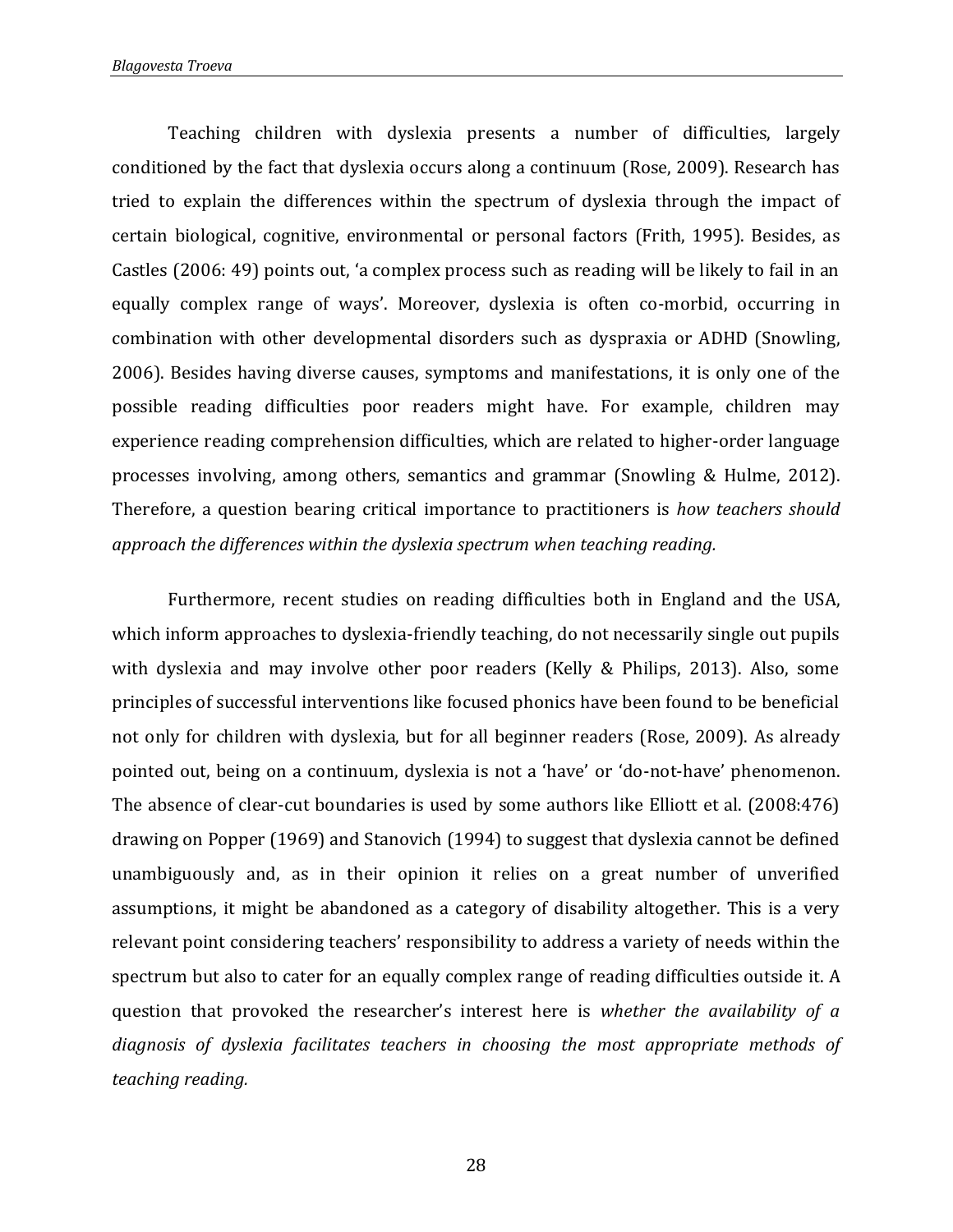## **Aims**

The study aimed to determine how reading skills are taught to pupils with dyslexia in an English-speaking context. While the study looked for the answers to a number of research questions, the paper will discuss the findings related to two of them:

- *1. How are the differences in the reading profiles of pupils with dyslexia approached?*
- *2. Do practitioners think that the availability of a diagnosis of dyslexia affects their choice of strategies in teaching reading skills?*

## **Method**

The study was qualitative and conducted within an interpretive framework (Cohen et al., 2000). The tool of data collection in the study was the semi-structured interview (Punch, 2009, Robson, 2004). The sampling was a convenience one. The study did not look for generalizability but rather to present the views of a diverse set of practitioners involved directly in teaching reading skills to pupils with dyslexia.

## **Participants**

 $\overline{a}$ 

The six participants, referred to with pseudonyms here for confidentiality, were members of four different institutions in the Greater London area. Sandy (a special educational needs coordinator or SENCO, and a learning support assistant [LST]) and Nancy (a teaching assistant [TA] and an LST) worked at primary school 1. Aimee (a SENCO and a class teacher) and Gary (a class teacher) worked at primary school 2. Kristel had a leadership role in a borough's literacy support centre and worked as a Wave 3<sup>1</sup> LST in several schools. Grace worked in a special support centre attached to a secondary school where half of the children had autism co-occurring with dyslexia. All participants, except for Gary, had received some training in teaching children with dyslexia – ranging from inschool training to a post-graduate certification in dyslexia.

<sup>1</sup> In England, the needs of pupils who experience difficulty in acquiring literacy skills are met via three 'waves' of intervention. Wave 3 interventions are for children who have been identified as needing special educational needs support and are designed to achieve very specific targets. They are usually taught as oneto-one or small group programmes. (See:

[http://www.thegrid.org.uk/learning/primary\\_strategy/inclusion/wave3\)](http://www.thegrid.org.uk/learning/primary_strategy/inclusion/wave3)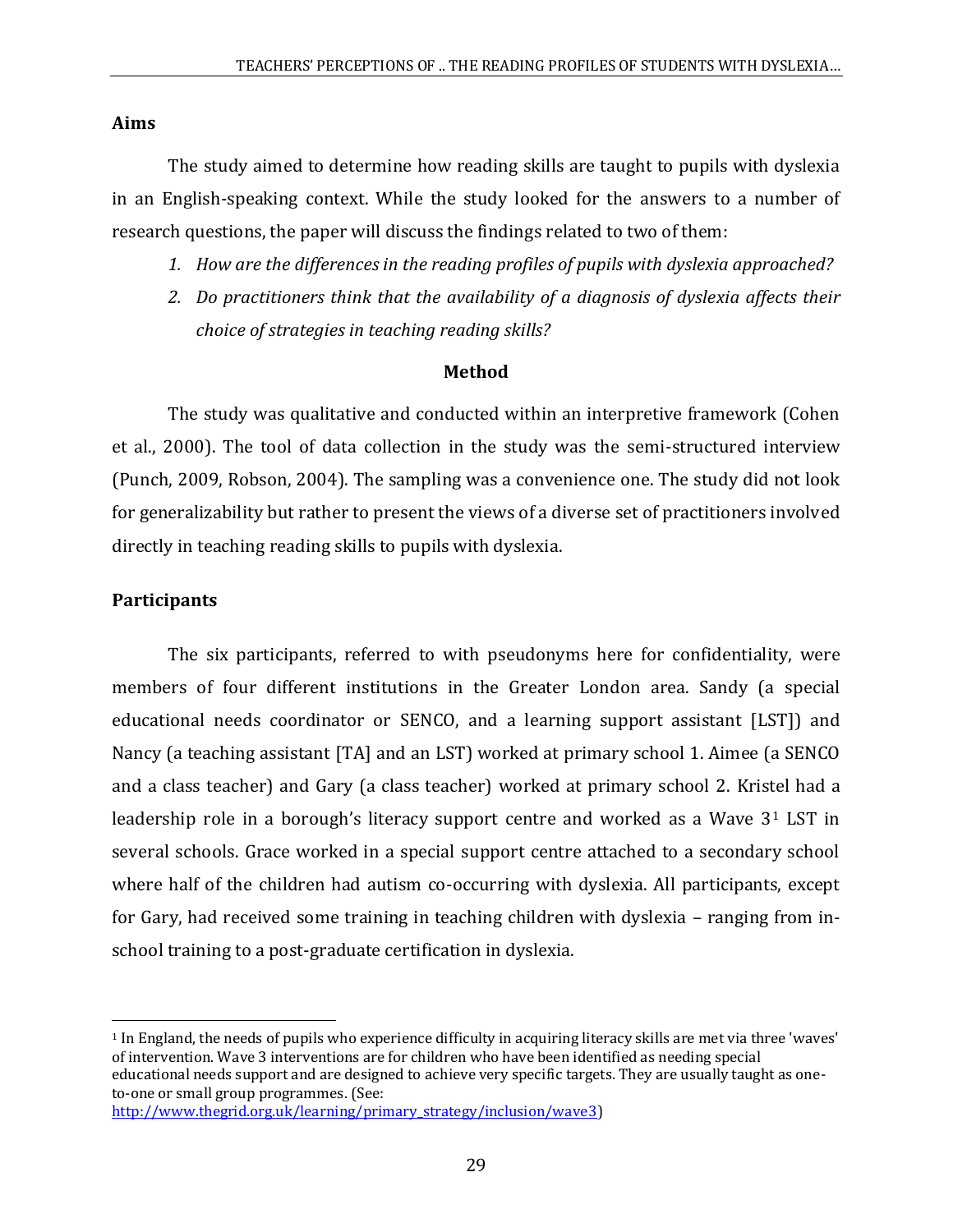#### **Findings**

#### *Differences in Reading Profiles*

The study confirmed that the reading profiles of children with dyslexia presented a vast range of possibilities, or as put by an interviewee, '*a massive, massive range*'. The participants were aware that this variance was shaped by cognitive, psychological and environmental factors; that '*it is so much bound up with the whole person*' (Kristel).

Here are two examples illustrating the unique blends of pupils' characteristics:

Pupil 1 was depicted as incredibly articulate, imaginative, possessing wonderful language skills and massive vocabulary. She displayed a keen interest in words and stories and her being '*verbally at ease*' (Kristel) empowered her with confidence. These strengths were used to work on affixes and word structure, which acted as a springboard to advance her reading abilities.

Pupil 2 was described as the most '*extreme case*' Kristel had ever had because of his profound working memory difficulties. He was '*so out of the loop that none of this makes any sense to him*'. Even a multisensory approach and additional home practice did not seem to enhance his learning. His teacher voiced her concern: '*That sort of situation makes me quite anxious really in the end, because – what's gonna happen?*'.

And two examples of the impact that family support has on the learning outcomes:

Pupil 3 had wide general knowledge as his parents spent a lot of time and effort to plug the gaps he had with out-of-school activities, they had '*good conversations with him*' (Aimee), so his progress in reading was quite fast.

Pupil 4's education did not seem to be treated with priority by his family; they did not arrange any learning activities for him outside school, and as he did not understand some concepts just because they were '*outside of his experience*' (Aimee), his progress was extremely slow and tedious.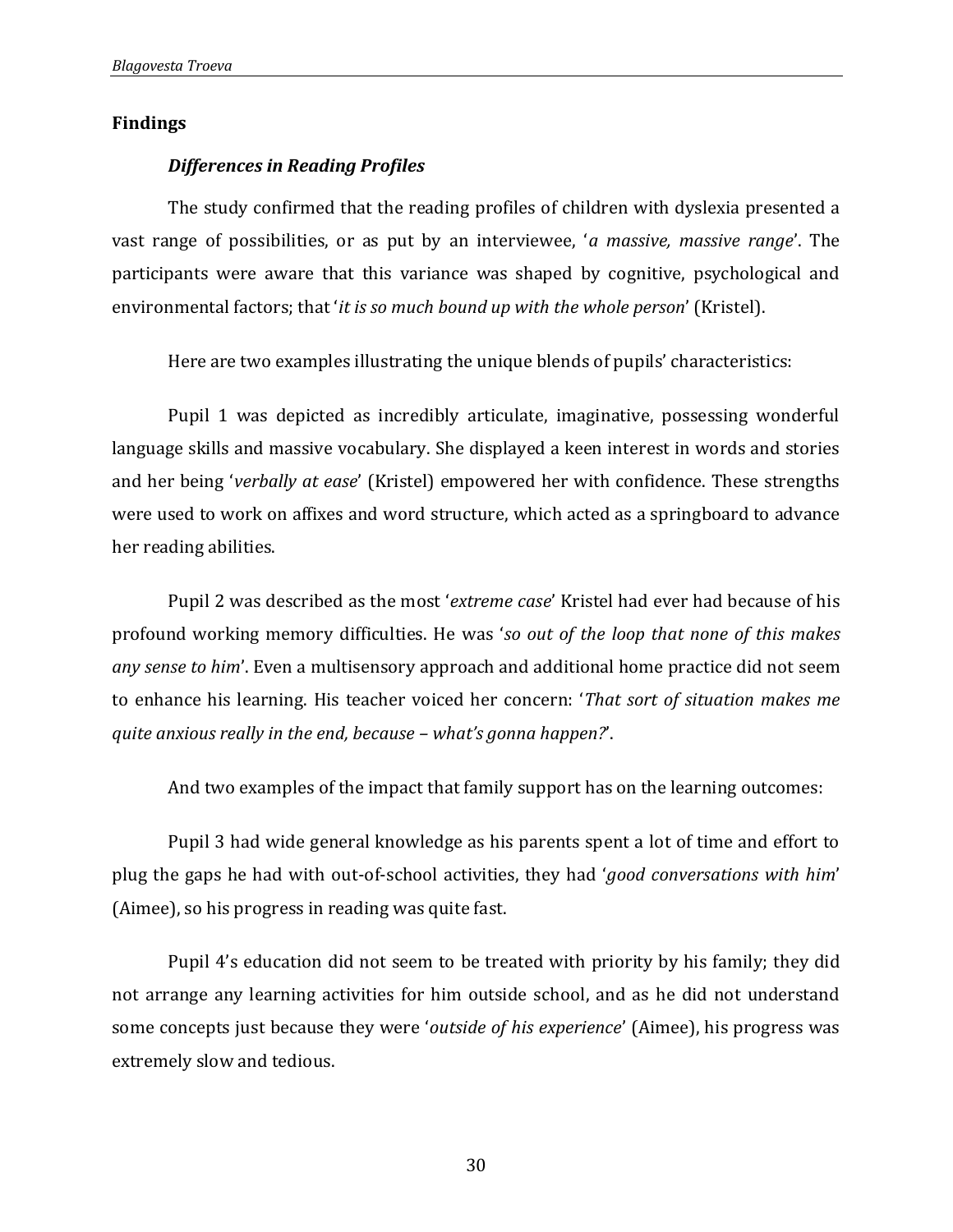All but one of the cases the teachers described referred to what one teacher called '*the stereotype*' of dyslexia – phonological deficit combined with good comprehension skills. The differences within these cases were in the sphere of difficulties with short-term memory and visual/auditory processing speed. Some other examples were given of children who displayed a wider variety of literacy difficulties. Commenting on such a case, Aimee explained that '*we have to have at least average IQ to be diagnosed with dyslexia. There's got to be a weakness that's exception to the normal level of functioning*'. This comment made by a school's SENCO was surprising for the researcher as the discrepancy theory has been quite unanimously discarded in research papers and educational documents (e.g. Rose, 2009).

How did teachers approach the differences of each pupil's profile? Gary (the class teacher) and Nancy (TA/LSA) showed strong reliance and dependence on recommendations made by a statement of special educational needs, which, in England, at the time of the study was being replaced by an Education, Health and Care plan according to the new Special Educational Needs and Disabilities Code of Practice: 0 to 25 Years (DfE & DfH, 2014), or an assessment-based profile of the student. The other participants, who were often both assessors of pupils with dyslexia and designers of their programmes, demonstrated adherence to a pupil-centred approach where each individual's areas of difficulties were targeted:

*I tend to decide what the children need… Making a programme for them individually… I tend to or try to tailor it to the child.*

(Sandy) *…what's most suited to them.* (Grace)

An important remark made by all participants, independently on their professional role, was that an individual approach required taking into consideration both weakness (e.g. poor knowledge of specific sounds or sound blends) *and* strengths (e.g. good oral skills). Nancy insisted that if the students' '*particular strength*' was the visual channel, the weaker auditory pathway should not be overlooked. Another essential point made was that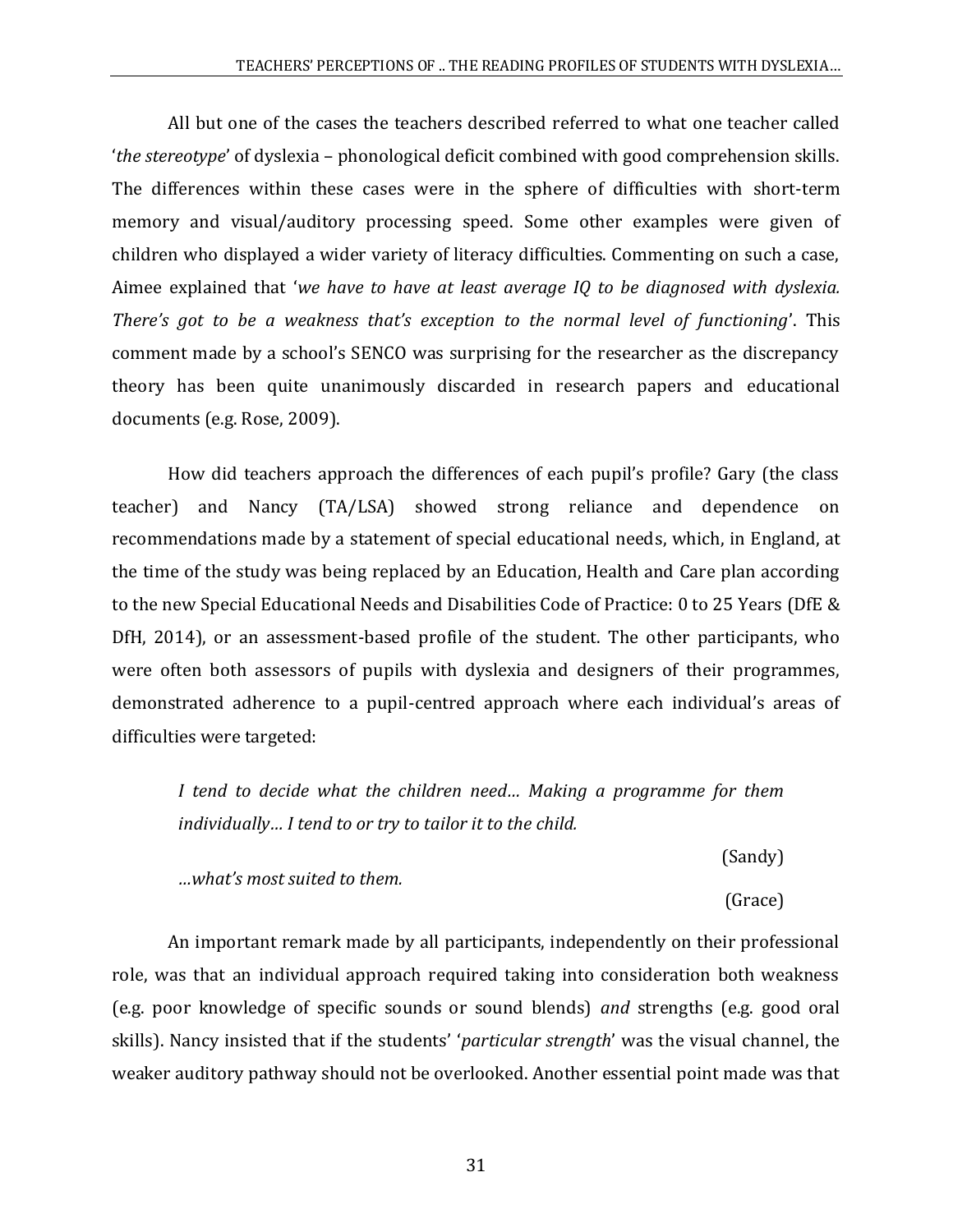part of the positive outcome '*was really about opportunities that they can show their true abilities…, rather than just being limited by their dyslexia*' (Grace).

To sum up, participants voiced concordantly that the differences in the profiles of pupils with dyslexia could be approached through personalized, pupil-centred teaching. For such type of teaching to be applied, they relied strongly on detailed assessment. The areas to be given special attention to were presented to them, in some cases, before the school year had started, but in most cases the pupil's referral and assessment occurred after the teacher had noticed significant difficulties in the student's acquiring a level of literacy expected at their age.

#### *Diagnosis of Dyslexia*

The findings revealed that an analysis of the student's profile was vital for an effective and targeted teaching. However, the participants repeatedly noted that some of the essential strategies for children with dyslexia suited other poor or beginner readers, too. Did, then, the availability of a dyslexia diagnosis matter in their choice of methods for teaching reading?

The research established that five of the six participants did not consider that having a diagnosis of dyslexia was necessary in order to choose an appropriate teaching method. Interestingly, their justification rested on two seemingly contrasting arguments:

a) Because the strategies for poor readers were the same:

*A child can have a diagnosis of dyslexia, but another child can have learning difficulties and have no diagnosis of dyslexia and they need to be taught in the same way.*

(Sandy)

*Not really, because I find it works for all of them, this sort of system. It's just overlearning.*

(Nancy)

*… targeting them with the same interventions that we would if we were targeting someone that we would consider to be dyslexic.*

(Grace)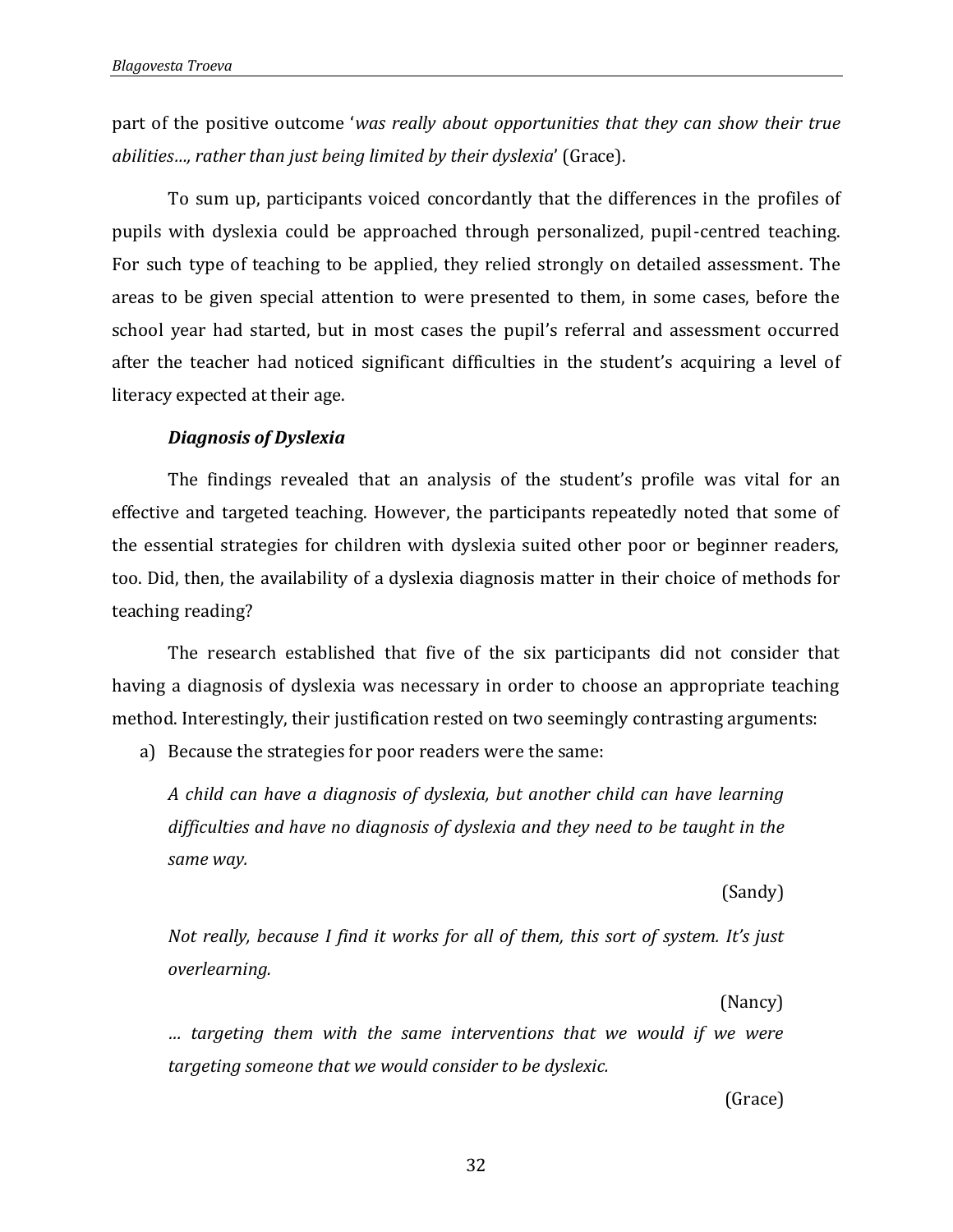b) Because anyway individual programmes were followed:

*In terms of what we put in, if they need it, we do it. I am not sure if it makes some massive difference to us because we try our best to meet the needs of every child.*

(Aimee)

```
Just meeting their needs. It doesn't need that label on our side.
```
(Gary)

The distribution of the two opinions coincided with the teachers' belonging to the same school (Sandy and Nancy; Aimee and Gary). This may be indicative of the influence of school policy, but may also be accidental, which cannot be determined from such a small sample.

A deeper analysis of the group a) interviews, however, reveals that these participants do not associate the concept of 'sameness' with absolute identicalness. Grace clarified that the strategies are *'based on the same principles'*. In a similar vein Sandy pointed out that '*They are going to use some of the same strategies*' [emphases added by the researcher]. A contribution to the understanding of the superficial contradiction between the two arguments was Kristel's explanation:

*I don't rewrite the programme for every single child. There's an overlap in what I would use. So therefore some children are put on the same programme… That's in a way focusing on their individual needs… If you've got children who need phonological support, then there might be differing profiles but the same aspect of that profile needs to be supported.*

The issue seemed to amount to overlapping difficulties, and hence overlapping strategies to meet those difficulties. That is, certain sets or combinations of the strategies discussed would be relevant to tackle reading difficulties both within the dyslexia continuum, and outside it.

A broader perspective finding a balance between the two positions emerged in the interview with Kristel. She recognized that often dyslexia-oriented strategies were good at helping other children and that '*it is about accessibility and about inclusion really*'. Still, she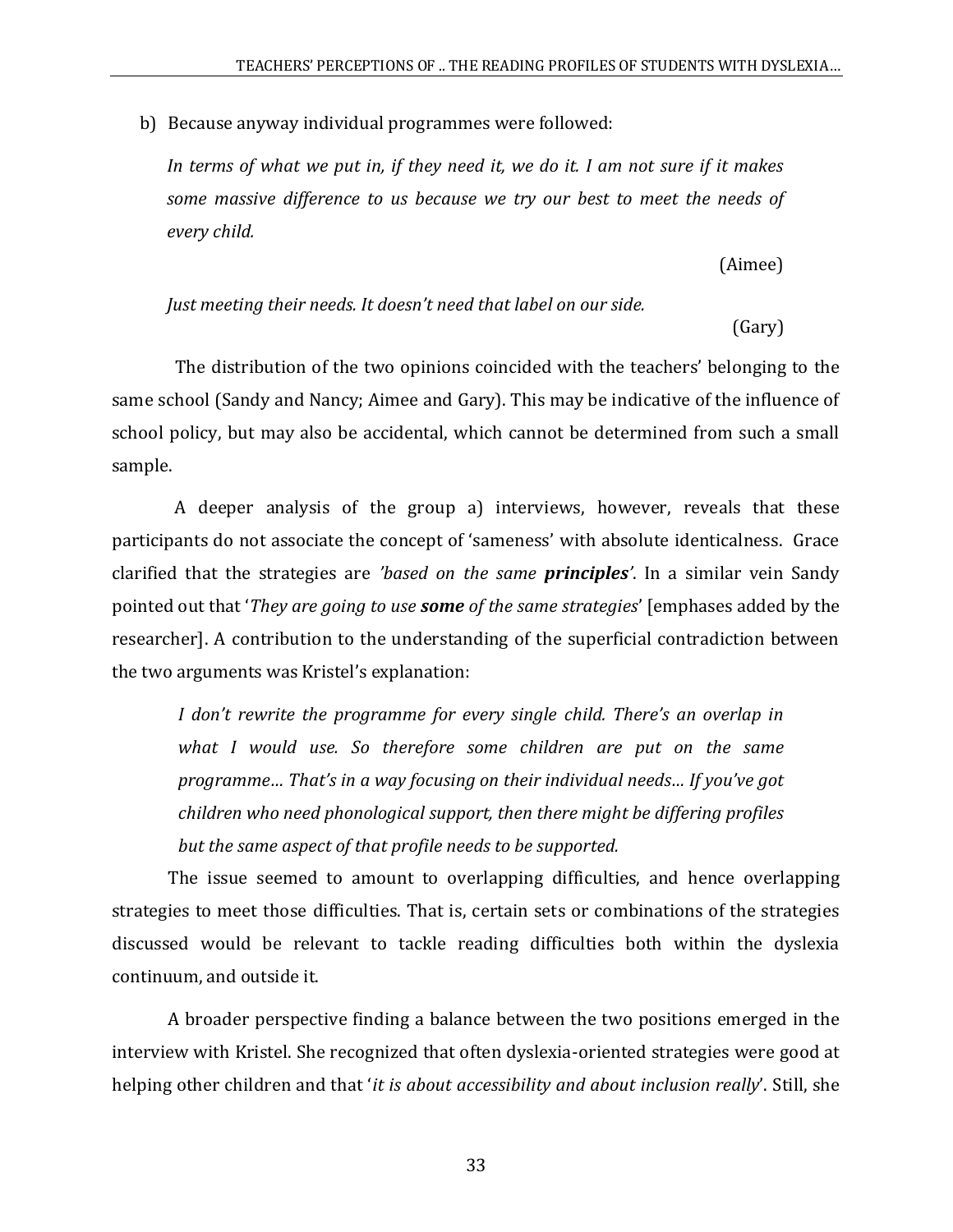pointed out that distinct approaches were needed when addressing word recognition difficulties and comprehension ones: '*on the whole, dyslexic children don't need to work on their wide language skills like semantic, pragmatic*'. Reciprocally, strategies addressed specifically at poor comprehenders, for example, would not normally be as appropriate for learners with dyslexia.

Kristel was the only teacher who saw the availability of a diagnosis as beneficial to teaching reading skills:

*'I think, there is enough evidence to suggest that… there is a profile which has a cognitive issue behind it, which also has an impact on learning and access to curriculum. And I don't think that should be ignored. I think because it is not a medical condition, then someone thinks it's not really there and there is no evidence. Certainly, in my experience, there is evidence…*… *And if we don't say that certain children have a specific difficulty then we are letting them down.'* 

It is possible that the other participants have underestimated the existence of such a pattern. Nevertheless, their giving little value to the dyslexia diagnosis is not interpreted by the researcher as denying the necessity of guidance in choosing appropriate teaching approaches. On the contrary, participants who made such a statement seemed to be presuming that assessments, prescribing certain teaching approaches, would be available to all pupils with persisting literacy difficulties.

#### **Discussion**

#### *How are the Differences in the Reading Profiles of Pupils with Dyslexia Approached?*

When addressing this question, all the participants shared the view that the different reading profiles of pupils with dyslexia required *a personalized, pupil-centred approach* to teaching, in which both *strengths and weaknesses* were accounted for.

All participants acknowledged the existence of a considerable variance in the profiles of students with dyslexia. The examples of differences they had observed was compatible with research findings that dyslexia is 'not a homogeneous disorder' (Castles, 2006: 57), and 'although children with dyslexia have some common core difficulties they do not represent an identical discrete entity with identical profiles' (Reid, 2003: 150).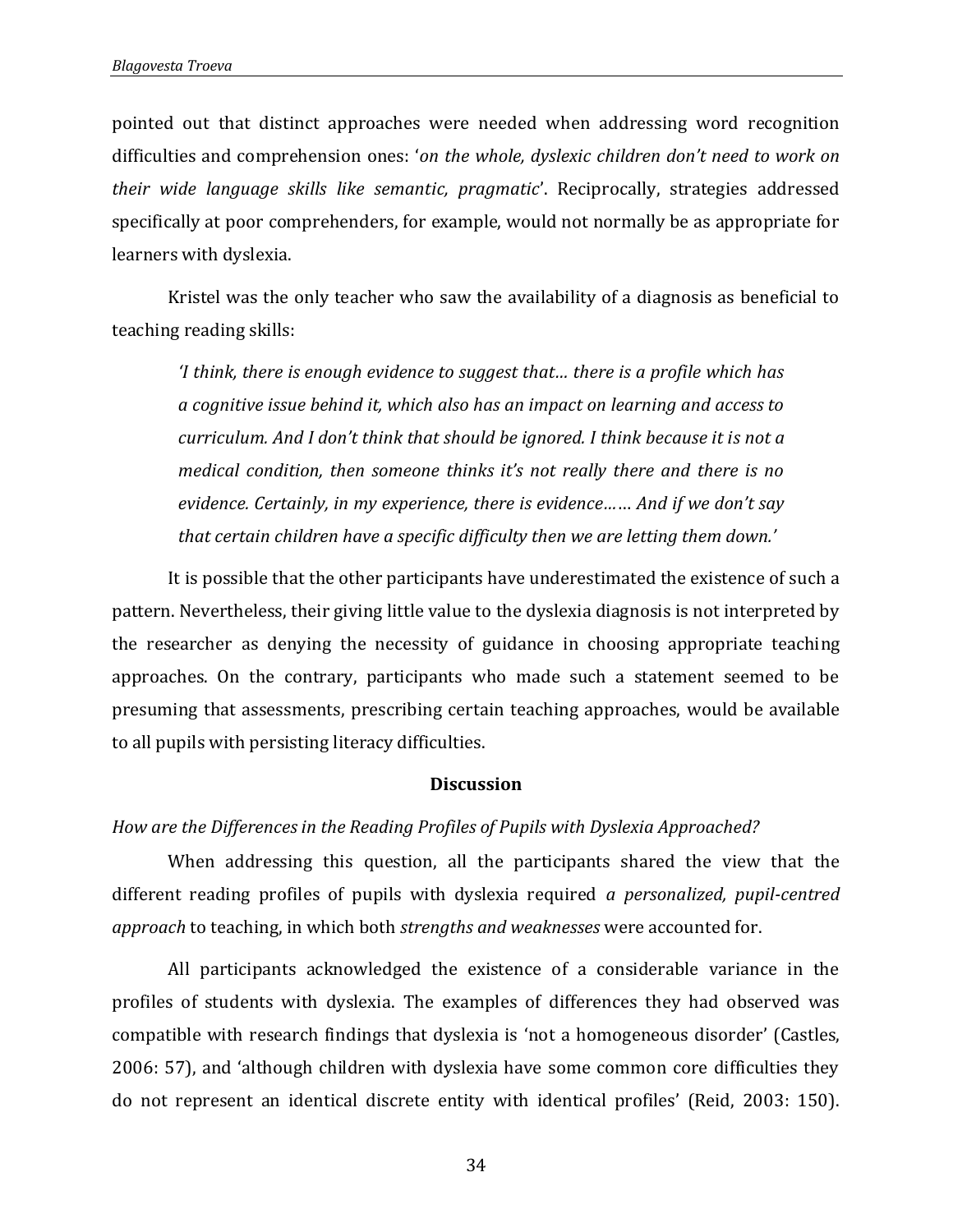These differences are conditioned by a combination of factors (Hatcher, 2006, Snowling, 2006), out of which participants acknowledged cognitive and psychological features, and importantly, made a convincing point that environmental factors like parental commitment and value of literacy in the family can facilitate or hamper the reading progress of children with dyslexia. Such influences have been expounded on in research literature (Frith, 1995, 1999, Kelly & Philips, 2013), and this study provided one more reminder of their significance. The impact of co-morbidity, acknowledged in Snowling (2006), Rose (2009) and Singleton (2009), was particularly emphasized by one participant. Working with children on the autistic spectrum, Grace made an important point that a holistic approach was necessary to make sure that chosen strategies would address and benefit each cooccurring difficulty.

None of the interviewees, however, made any attempt to categorize pupils with dyslexia in terms of sub-types (phonological vs. surface). None of them gave an example of a case that could match the features of so-called surface dyslexia – a difficulty to read exceptional words but not regular ones (Coltheart, 2006). This finding supports the claim that a distinction between such sub-categories is inoperative (Vellutino & Fletcher, 2005, Peterson et al., 2013). The examples provided in the study corresponded to the stereotypical view of dyslexia, seen as located in the upper left quadrant of the Simple View of Reading graphic (poor decoding, good comprehension) (Hoover et al., 1990). Although Rose (2009) and Vellutino et al. (2004) point out that dyslexia may be accompanied by comprehension difficulties too, such cases were not reported by the participants. Also, cases of dyslexia where phonological awareness was not compromised, an exceptional case recognized in Snowling (2006), were not reported either.

In this study, the differences among pupils with dyslexia identified by the interviewees were related to their: 1. level of decoding skills (e.g. individual letters vs. morphemic structures); 2. short-term memory; 3. processing speed, 4. strength of visual vs. auditory channel. The first three areas are typically compromised in dyslexia, and the latter have been identified as areas of possible co-occurring difficulties (BDA, 2014a, Miller-Shaul, 2005). The fact that the differences lay within the areas most seriously compromised in dyslexia is quite indicative of the challenges that the spectrum imposes.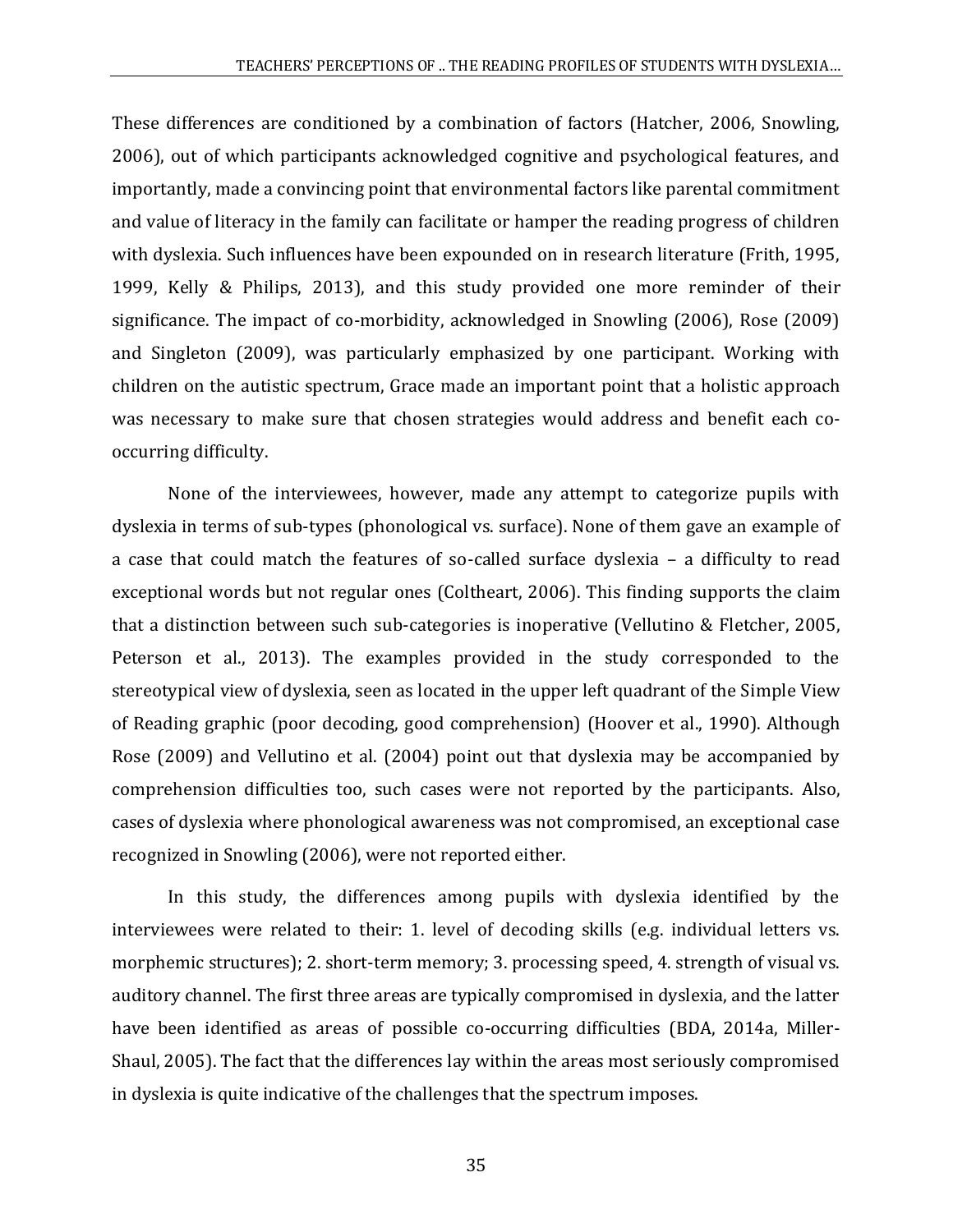The unanimous response to this variance was the employment of *personalized teaching*. This is in agreement with Kelly & Philips (2013) who endorse taking into consideration the *individual profile* of the child rather than a certain sub-type of dyslexia. Reid (2003), too, advises that programmes should be designed to suit the individual and not the symptom. Personalized learning is not a new concept and has been understood as 'tailor[ing] education to the individual learner's needs, interest and aptitude so as to fulfil every young person's potential' (DfES, 2004). It is in line with the international and UK major educational documents requiring personalization, differentiation and inclusion (e.g. DfE, 2013, DfE & DfH, 2014).

When adopting a certain personalized teaching programme, BDA (2014a), Massey (2008) and Castles (2006) stress the importance of identifying the pattern of strengths and difficulties of pupils with dyslexia. An important observation made in the study was that if one sensory modality was stronger that the rest, its intensive engagement should not imply underestimating the weaker modalities. This remark is concordant with Walker's (2000) note that although teachers are advised to use the student's strongest channel for learning, such a strategy would be inefficient if the other modalities remain unemployed.

Another reason for identifying the strengths of pupils with dyslexia is put forward by Everatt et al. (2007). Their study finds that since some individuals with learning difficulties (LD) have phonological deficits like those with dyslexia, a demarcation between the two types is possible only after taking into account the whole difficulty/strength pattern. Children with dyslexia are often found to have strengths in the area of vocabulary, semantics and visual skills and that sets them apart from other LD (ibid). The authors suggest that knowledge about the whole pattern leads to an increased understanding of the pupil's compensatory strategies. The participants in the present study did report that vocabulary and semantic skills helped many pupils with dyslexia to 'take off' in their reading development.

All in all, the researcher found a consensus among the participants that an individual approach to differences within the dyslexia spectrum had to be employed and that strategies needed to be informed by a specialist's assessment and recommendations.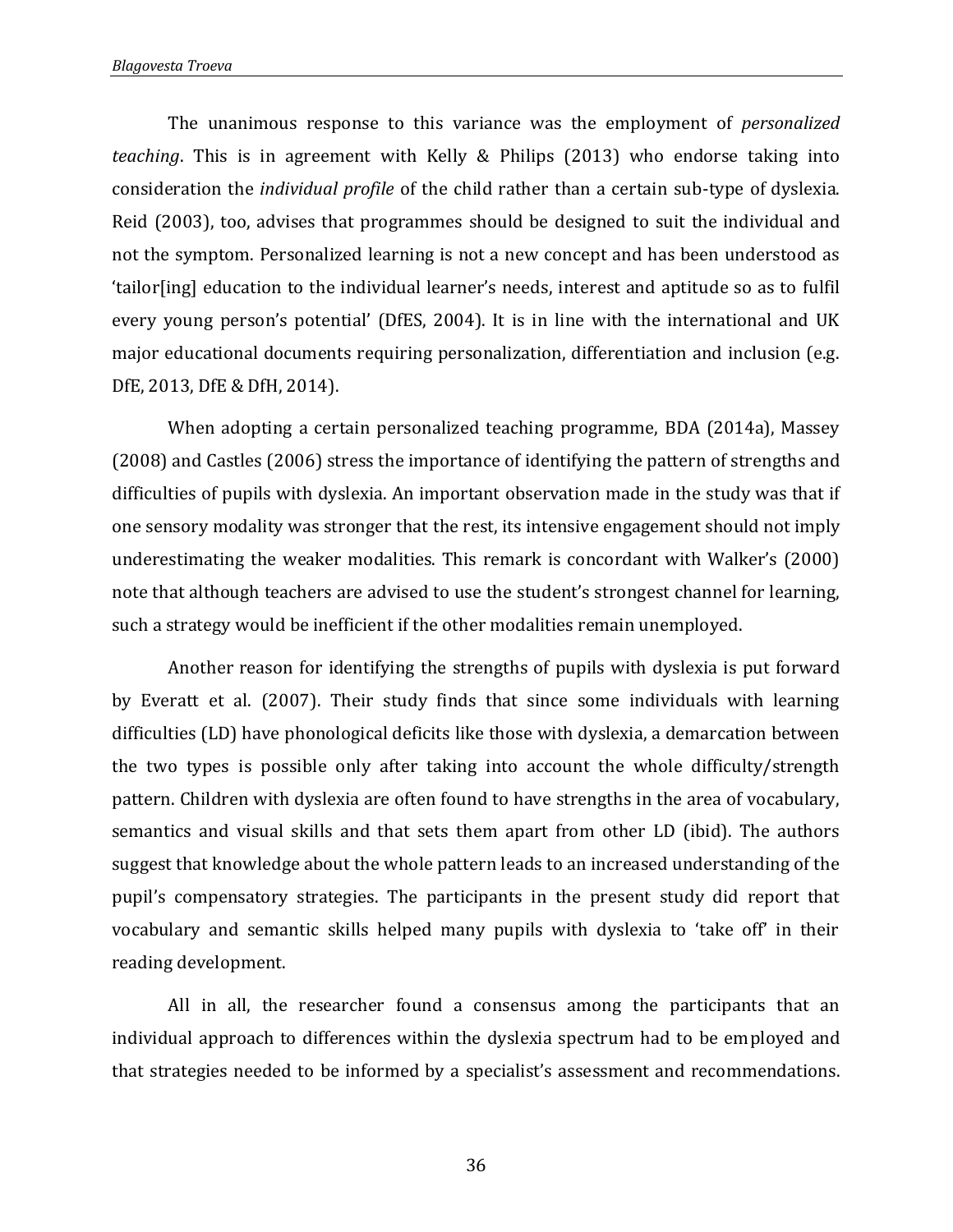Such unanimity, however, was not observed in the responses related to the second research problem that is discussed in this article.

# *Do Practitioners Think that the Availability of a Diagnosis of Dyslexia Affects their Choice of Strategies in Teaching Reading Skills?*

Five of the six teachers stated that the availability of a pupil's diagnosis of dyslexia was not essential for their practice. Two seemingly contradictory arguments were put forward – a) that all literacy difficulties were targeted on an individual basis, and b) that the strategies used to cater for the wide range of literacy needs were the 'same' or at least based on the 'same principles'. The proponents of the second argument gave examples with strategies reinforcing and supporting verbal memory and information processing (e.g. presenting information in chunks, over-learning and structure). Such a view in the critical literature is present in Elliot et al.'s (2008), who claim that as poor short-term or working memory and slower information processing are shared with other developmental conditions, a demarcation of dyslexia is not particularly helpful for teachers.

Intervention research, however, has found not only memory supporting techniques but also focused phonics embedded in rich language curriculum to be effective both for children with dyslexia and those at risk of developing literacy difficulties, and for all beginner readers (Brooks, 2007, Rose, 2009). According to BDA (2012), practitioners report that the implementation of dyslexia-friendly teaching has benefited other poor readers as well. The applicability of certain principles or strategies for all types of poor readers has been acknowledged in the dyslexia discourse (e.g. Farrell, 2006). As it was noted earlier, teaching practices have been informed by intervention studies, most of which, notably, have not specifically addressed dyslexia (Singleton, 2009). Furthermore, Elliot et al. (2008: 483), drawing on Stanovich (1991) and Vellutino et al. (2000) claim that there is 'no clear evidence that there exists a particular teaching approach that is more suitable for a dyslexic subgroup than for other poor readers'.

In this study, however, Kristel did not support such a point of view. She remarked that often different interventions were suitable for pupils with dyslexia, who usually need support with word recognition, and for other poor readers, who often need support with comprehension. Still, she acknowledged that reading difficulties in children with dyslexia formed patterns that could be attended to with overlapping sets of techniques and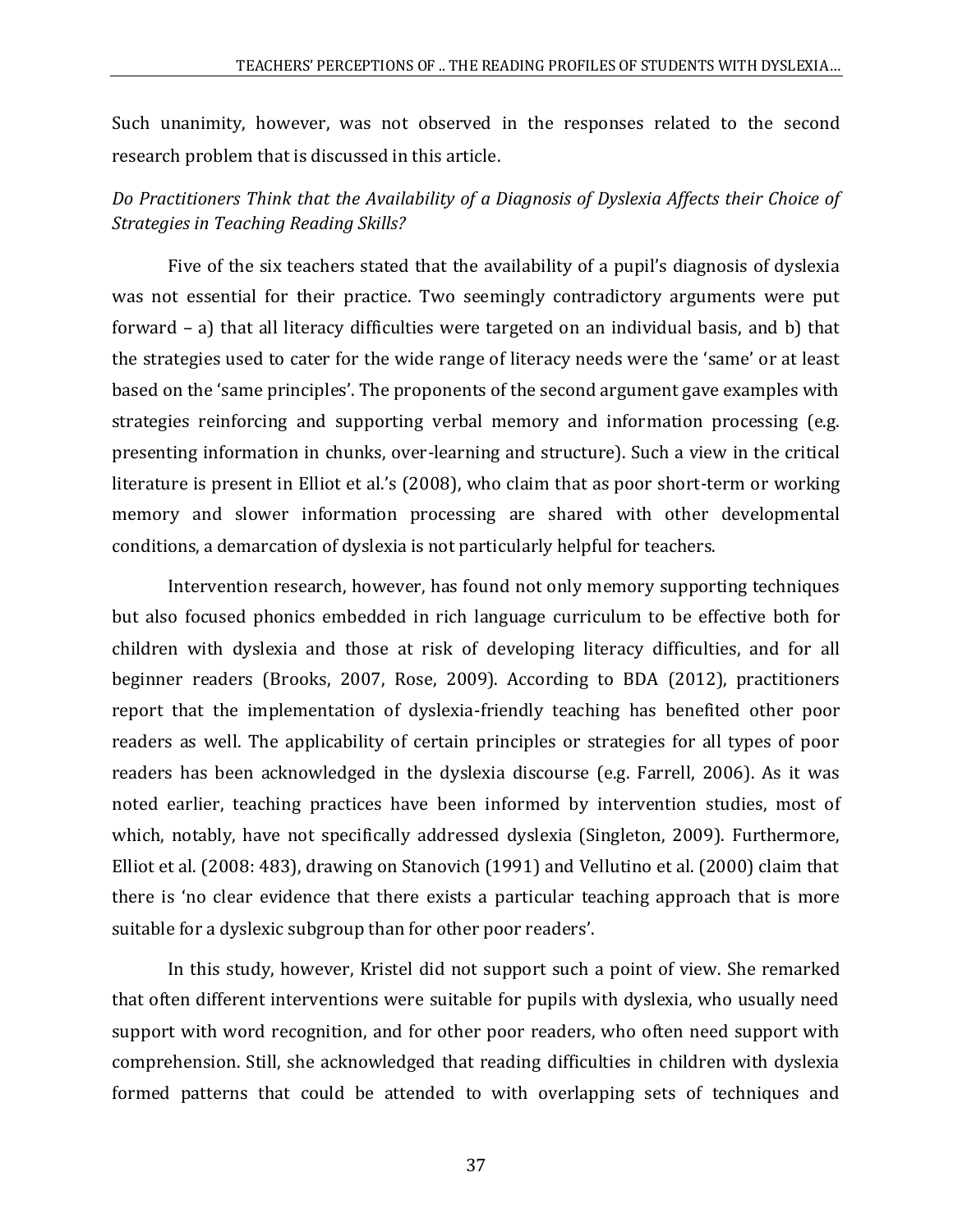methods. She was the only participant who asserted that a *diagnosis of dyslexia is important* for choosing the teaching strategies. The strong position of such a prominent and experienced literacy support expert needs to be taken in consideration in the current debate about the rationale of the concept of dyslexia and its practical value (e.g. see *The Dyslexia Debate* by J. Elliot & E. Grigorenko (2014)).

#### **Conclusions**

The study provides valuable insight into the practitioners' perception of the differences among pupils with dyslexia, the manner in which the latter inform their teaching approach, as well as of the necessity of having a diagnosis of dyslexia. All of the participants in the study were committed to personalized teaching based on a detailed assessment of the pupils' weaknesses and strengths. Provided that such an assessment was available to inform their approach, five out of the six interviewees did not find the availability of a diagnosis of dyslexia necessary. The fact that applying the most appropriate teaching strategies would depend on the availability of such a detailed assessment poses the question how teachers who have no access to such information will be able to adjust their instruction to the needs of the particular student. Primary school teachers have better chances of longer-term observation and interaction with their pupils, as well as an established procedure for referring the student for assessment. However, these opportunities are not as readily available to other practitioners, especially at university level. Information about the nature of the students' difficulties, learning style, strengths, interests, etc. may need to be obtained either from the learners' previous educational institutions, in a direct conversation with them and/or their parents, or through a consultation with a special educational needs expert.

The practitioners' considerations reported in this research could be of benefit to other teachers facing the highly demanding task of teaching reading to pupils with dyslexia in an English-speaking context. The link between teachers' choice and differences within the dyslexia spectrum made in this study has not been sufficiently explored in studies of a similar kind. Further research needs to shed more light on their relationship and on the rationale behind, and the usefulness of, identifying dyslexia as a separate category of specific learning difficulties.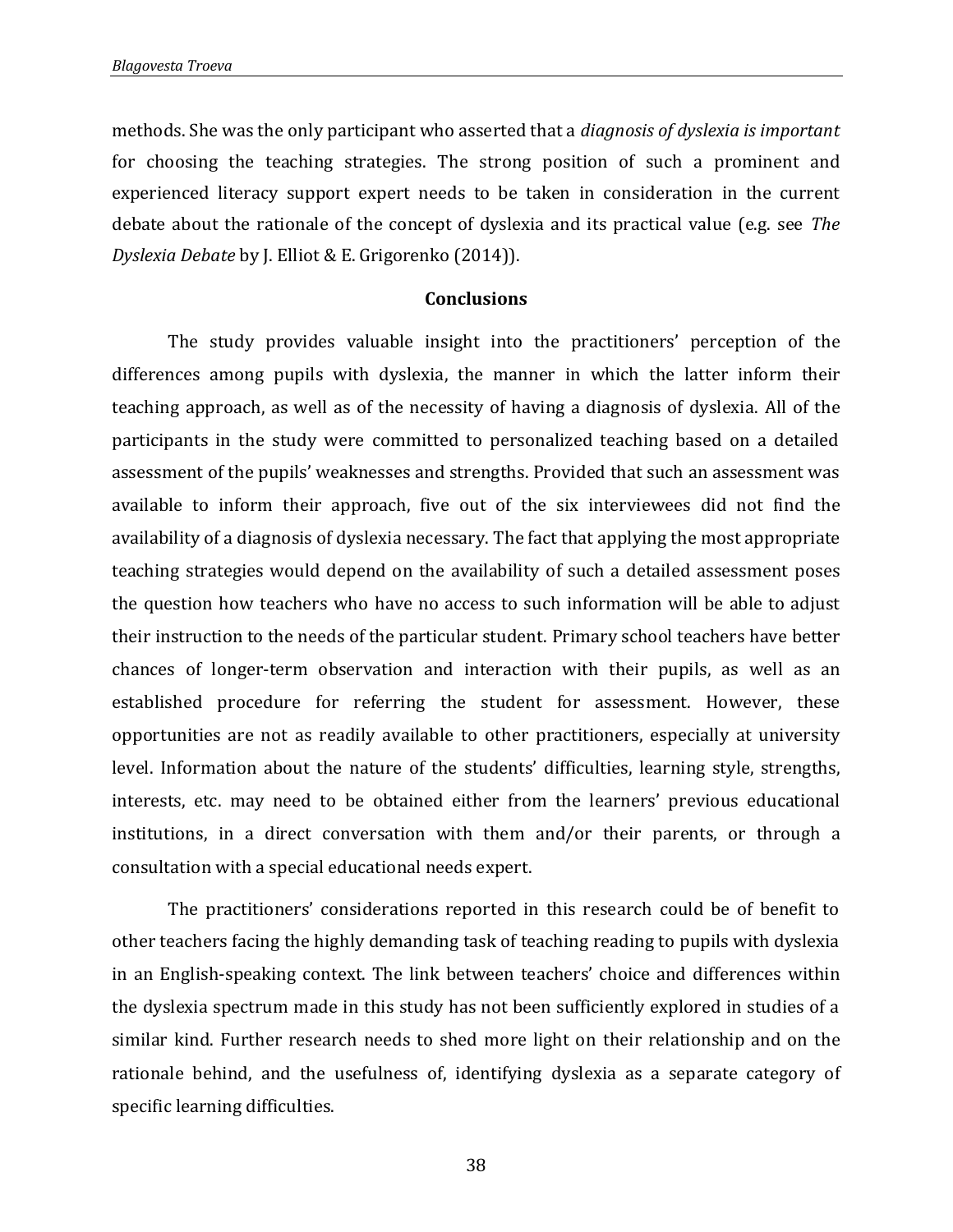# **References**

- British Dyslexia Association. (2012). *Dyslexia Friendly Schools: Good Practice Guide*, Abridged version, British Dyslexia Association [BDA]. Retrieved from [http://www.bdadyslexia.org.uk/common/ckeditor/filemanager/userfiles/Educator](http://www.bdadyslexia.org.uk/common/ckeditor/filemanager/userfiles/Educator/Resources/dfs-gpg-abridged.pdf) [/Resources/dfs-gpg-abridged.pdf](http://www.bdadyslexia.org.uk/common/ckeditor/filemanager/userfiles/Educator/Resources/dfs-gpg-abridged.pdf)
- British Dyslexia Association. (2014a). *Dyslexic.* British Dyslexia Association (BDA).Retrieved from <http://www.bdadyslexia.org.uk/dyslexic>
- Brooks, G. (2007). *What Works for Pupils with Literacy Difficulties? The Effectiveness of Intervention Schemes.* 3rd edition*,* DfCSF, Ref: 00688-2007BKT-EN. Retrieved from [http://catchup.org.uk/Portals/3/CU%20research/What%20works%20for%20pupi](http://catchup.org.uk/Portals/3/CU%20research/What%20works%20for%20pupils%20with%20literacy%20difficulties%202007.pdf) [ls%20with%20literacy%20difficulties%202007.pdf](http://catchup.org.uk/Portals/3/CU%20research/What%20works%20for%20pupils%20with%20literacy%20difficulties%202007.pdf)
- Castles, A. (2006). The Dual Route Model and the Developmental Dyslexias. *London Review of Education*, *4*(1), 49-61
- Cohen, L, Manion, L., & Morrison, K. (2000). *Research Methods in Education* (5th ed), London: Routledge.
- Coltheart, M. (2006). Dual Route and Connectionist Models of Reading: An Overview. *London Review of Education, 4*(1), 5-17.
- Department for Education (DfE). (2013) *The National Curriculum in England: Key Stages 1 and 2 Framework Document*, London: Department for Education (DFE). Retrieved from [https://www.gov.uk/government/publications/national-curriculum-in](https://www.gov.uk/government/publications/national-curriculum-in-england-primary-curriculum)[england-primary-curriculum](https://www.gov.uk/government/publications/national-curriculum-in-england-primary-curriculum)
- Department for Education & Department for Health (DfE & DfH). (2014). *Special Educational Needs and Disabilities Code of Practice: 0 to 25 Years*, London: [https://www.gov.uk/government/publications/national-curriculum-in-england](https://www.gov.uk/government/publications/national-curriculum-in-england-primary-curriculum)[primary-curriculum](https://www.gov.uk/government/publications/national-curriculum-in-england-primary-curriculum) (DFE).
- Department for Education and Skills. (2004). *A National Conversation about Personalised Learning*, Nottingham: Department for Education and Skills (DfES).
- Elliot, J., & Grigorenko, E. (2014). *The Dyslexia Debate.* New York: Cambridge University Press.
- Elliot, J., & Gibbs, S. (2008). Does Dyslexia Exist? *Journal of Philosophy of Education*, *42*(3-4) 475-491.
- Everatt, J., Weeks, S., & Brooks, P. (2007). Profiles of Strengths and Weaknesses in Dyslexia and Other Learning Difficulties. *Dyslexia, 14*, 16-41.
- Farrell, M. (2006) *The Effective Teacher's Guide to Dyslexia and Other Specific Learning Difficulties: Practical Strategies.* London: Routledge
- Frith, U. (1995). Dyslexia: Can We Have a Shared Theoretical Framework?. *Educational and Child Psychology*, *2*, 6-17.
- Frith, U. (1999). Paradoxes in the Definition of Dyslexia. *Dyslexia*, *5*, 192-214.